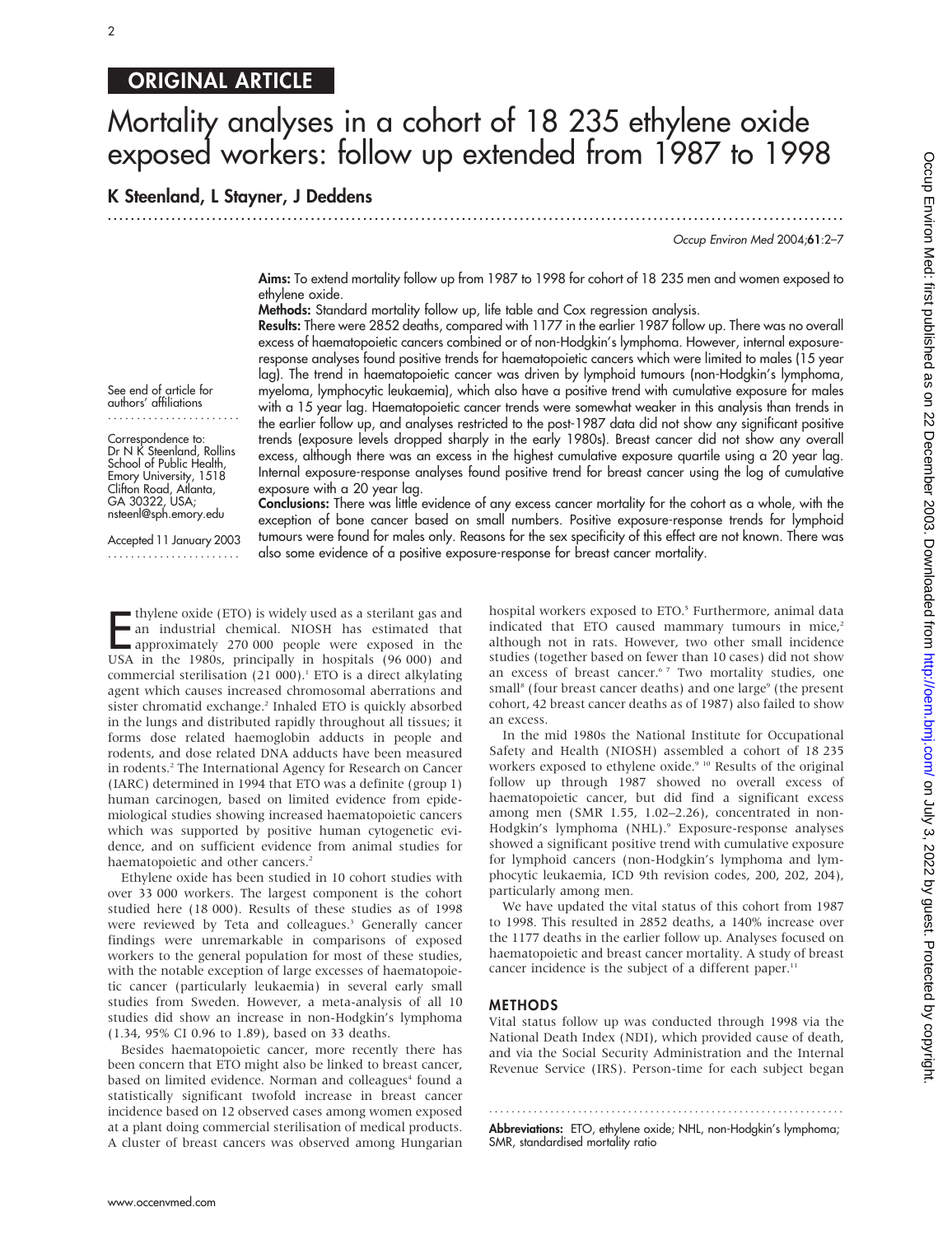#### Main messages

- There was little evidence of cancer excesses for the ethylene oxide exposed workers versus the general population in this 11 year update of the largest existing cohort of ETO workers.
- $\bullet$  However, positive exposure-response trends were found for males for lymphoid cancer mortality, and for females for breast cancer mortality.
- Male and female workers of each sex with the highest cumulative exposures and longest latency had statistically significant excesses for these two cancers, respectively.
- There is priori evidence from other studies, both animal and human, associating these cancers with ETO.

90 days after first exposure (due to a three month minimum for cohort eligibility), and continued until 31 December 1998, date of death, or date of loss to follow up, whichever was earlier. Life table analyses were conducted using the NIOSH life table program (Steenland et al, 1998), which allows for calculations of standardised mortality ratios (SMRs) for 99 causes of death for the years 1960–99. Deaths and persontime prior to 1960 were not included in this analysis, but there were only eight deaths before 1960 (0.2% of all deaths).

Exposure data over time for this cohort had been developed previously, based on a large number of measurements coupled with data of historical process changes, making it possible to quantitatively estimate cumulative exposure to ethylene oxide.<sup>12</sup> One small plant in the study ( $n = 705$ , 4% of the cohort) lacked exposure estimates, and was excluded from exposure-response analyses. Exposure levels generally diminished sharply in the early 1980s after the reports of a haematopoietic cancer effect in animals and humans.

Work history data had been gathered originally in the mid-1980s. Some plants in the study continued using ETO after this point. For those plants, we gathered additional information on the date last employed for those who had been employed and exposed at the time work history was collected (25% of the cohort). Work history for these individuals was extended until the date last employed at the plant; it was assumed that they did not change jobs and that the level of ETO exposure remained the same as in their last job in the mid-1980s. This represented a compromise between an expensive and time consuming effort to update all work histories in detail, and ignoring the incomplete histories altogether. In practice when we compared cumulative exposure calculated with and without the extended work histories, they differed little, largely because exposures were very low by the mid-1980s, so that the largest proportion of cumulative exposure came before those years.

Life table analyses were conducted for the entire cohort  $(n = 18 235)$ , using the US population as the referent population.13 Categorical analyses were done after categorising the data by quartiles of cumulative exposure, based on distribution of cumulative exposure for either the deaths from either haematopoietic cancer or from breast cancer. The goal was to have approximately equal numbers of deaths from the principal causes of interest (haematopoietic and breast cancer) in each quartile, in unlagged analyses, thereby ensuring approximately equal precision of rate ratios. Life table analyses were conducted using no lag, a 10 year lag for haematopoietic cancer, or a 20 year lag for breast cancer, prostate cancer, and kidney cancer. A 20 year lag discounts all exposure occurring with the last 20 years, and in some

instances results in a case having no exposure (''lagged out''). These lags were chosen a priori as typical for haematopoietic tumours and solid tumours. Prostate and kidney cancer analyses were conducted based on finding slight excesses in the overall exposed versus non-exposed analysis, rather than an a priori hypothesis; the same cut points were used in categorical analyses of cumulative exposure as were used for breast cancer, another solid tumour.

Internal exposure-response analyses were conducted using Cox regression for haematopoietic and breast cancer. Cox regression analyses were done using the SAS PHREG procedure.<sup>14</sup> In these analyses the time variable was age (effectively matching on age), and risk sets were constructed in which 100 randomly selected controls were chosen for each case from the pool of all those who survived without haematopoietic or breast cancer to at least the age of the index case. Use of 100 controls has been shown to result in virtually the identical rate ratio with all possible controls (the full risk set), with approximately the same precision, $15$  while making possible more rapid computer runs. We refer to the measures of effect from the nested case-control approach (equivalent to a conditional logistic regression analysis) as odds ratios, which estimate that hazard or rate ratio expected from a full Cox regression. Cases and controls were matched on race (white/non-white), sex, and date of birth (within five years), and only exposure variables were included in models. Matching on date of birth, in combination with the use of age as the time variable to form risk set, was equivalent to matching on calendar time. Exposure in these analyses was time dependent, and was truncated if it extended beyond the age of the case failure. Internal analyses focused on cancers of a priori interest—that is, all haematopoietic cancers and breast cancer. We also analysed lymphoid cell line tumours as a group, under the hypothesis that these tumours might share a common aetiology. In previous analyses<sup>10</sup> we had included as lymphoid tumours both non-Hodgkin's lymphoma and lymphocytic leukaemia (9th revision ICD codes 200, 202, and 204), and we again have provided some results for that original grouping. However, we have now also conducted analyses after adding myeloma (ICD code 203) to the lymphoid group, based on current thinking on this issue<sup>16</sup><sup>17</sup> (personal communication, Bernard Goldstein, University of Pittsburgh, 2002 ). Another complication was that 4/25 (16%) leukaemias in the exposure-response analyses were classified as ''not specified'', some of which might have been lymphocytic leukaemia. Finally, a separate analysis was also done of Hodgkin's disease (ICD 201), although numbers for this cause were quite small.

Exposure-response analyses focused on cumulative exposure or the log of cumulative exposure, with or without a lag for exposure (5, 10, 15, and 20 year lags were tried). A lag period is a period before death or end of follow up during which any exposure is ignored; its use is similar to requiring a latency period. We added 1 ppm-day to cumulative exposure in lagged analyses to avoid taking the log of 0. In the results we present only the lagged model with the best fit to the data, as judged by the likelihood ratio test. We also tried models using peak exposure, average exposure, and duration of exposure, with no lag or different lags. Test of significance for the coefficients of continuous exposure variables (tests for trend) were based on the likelihood ratio statistic rather than the Wald statistic.

#### RESULTS

Cumulative exposure averaged 26.9 ppm-years in this cohort (SD 65.7), with a highly skewed distribution (median 5.6 ppm-years). Exposure for males (mean 37.8, SD 87.6, median 7.6) was higher than for females (mean 18.2, SD 38.2, median 4.6), largely because of their more frequent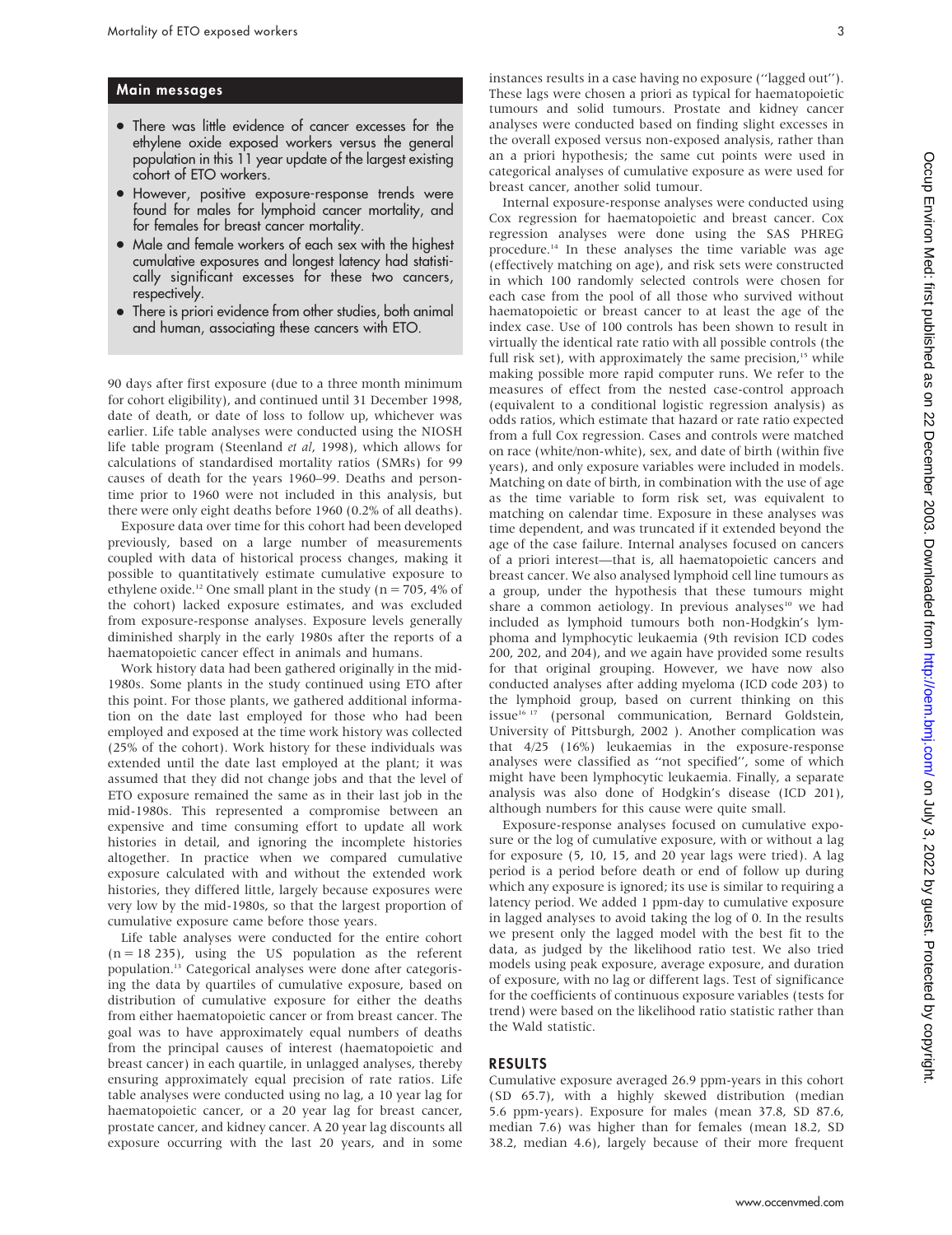| Cause (ICD-9 code)                | <b>Observed deaths</b> | <b>SMR (95% CI)</b>    | Male SMR (95% CI)      | Female SMR (95% CI)    |
|-----------------------------------|------------------------|------------------------|------------------------|------------------------|
| All causes                        | 2852                   | $0.90$ (0.88-0.93)     | $0.94(0.89 - 0.99)$    | $0.86$ (0.81-0.91)     |
| Coronary heart disease (410-414)  | 669                    | $0.92$ (0.86-0.98)     | $1.04(0.85 - 1.04)$    | $0.87$ (0.78-0.99)     |
| All cancers (140-208)             | 860                    | $0.98$ (0.92-1.03)     | $0.94(0.95 - 1.16)$    | $0.92$ (0.84-1.01)     |
| Stomach (151)                     | 25                     | $1.07(0.74 - 1.49)$    | $0.87$ $(0.44 - 1.52)$ | $1.34(0.71 - 2.29)$    |
| Pancreas (157)                    | 38                     | $0.92(0.69 - 1.21)$    | $1.03(0.64 - 1.61)$    | $0.82$ (0.45-1.30)     |
| Lung (162)                        | 258                    | $1.05(0.95 - 1.17)$    | $1.05(0.89 - 1.23)$    | $1.05(0.86 - 1.27)$    |
| Prostate (185)                    | 37                     | $1.29(0.91 - 1.78)$    | $1.29$ (0.91-1.78)     | n.a.                   |
| Kidney (189.0-189.2)              | 21                     | 1.19 (0.80-1.72)       | $1.51(0.85 - 2.49)$    | $0.78$ $(0.281.28)$    |
| Brain (191-192)                   | 14                     | $0.59(0.36 - 0.91)$    | $0.52$ (0.19-1.13)     | $0.65$ $(0.25 - 7.37)$ |
| Bone (170)                        | 6                      | $2.82$ (1.23-5.56)     | 3.51 (0.96-8.98)       | $2.04(0.25 - 7.37)$    |
| Breast cancer (174)               | 103                    | $0.99(0.84 - 1.17)$    | $2.04(0.05 - 11.37)$   | $0.99$ (0.81-1.20)     |
| All haematopoietic (200-208)      | 79                     | $1.00$ (0.79-1.24)     | $1.09$ (0.79-1.47)     | $0.91(0.84 - 1.25)$    |
| Non-Hodgkin's lymphoma (200, 202) | 31                     | $1.00$ $(0.72 - 1.35)$ | 1.29 (0.78-2.01)       | $0.73$ $(0.38 - 1.29)$ |
| Hodgkin's disease (201)           | 6                      | $1.24(0.53 - 2.43)$    | $1.83(0.59 - 4.27)$    | $0.47$ (0.05-11.87)    |
| Myeloma (203)                     | 13                     | $0.92$ (0.54-0.87)     | $0.61$ (0.17-1.56)     | $1.19(0.54 - 2.26)$    |
| Leukaemia (204–208)               | 29                     | $0.99$ (0.71-1.36)     | $0.97$ $(0.52 - 1.63)$ | $1.02$ (0.57-1.68)     |

adequate exposure data was not included.

employment in high exposure jobs such as steriliser operator or warehouse employee. There were 461 000 person years of follow up; mean follow up time from first employment was 26.8 years (SD 8.5). Sixteen per cent of the cohort died during follow up, which ended on 31 December 1998. Of the decedents,  $1.5\%$  (n = 44) were missing cause of death.

Table 1 gives the overall mortality results for the entire cohort, compared to the US population. No cancer site showed a significant excess at the 0.05 level, with the exception of bone cancer, for which there were only six deaths. Neither all haematopoietic cancer nor non-Hodgkin's lymphoma show any increase. In sex specific analyses, the rate ratios for men for all haematopoietic cancer, leukaemia, and non-Hodgkin's lymphoma were 1.09 (0.79–1.47), 0.97 (0.53–1.63), and 1.29 (0.78–2.01) respectively, while the corresponding rate ratios for women were 0.90 (0.64–1.25), 1.02 (0.57–1.68), and 0.73 (0.38–1.28). Brain cancer mortality, which was of some a priori interest due to positive animal studies, was significantly reduced in this update, similar to findings in our prior follow up. Prostate and kidney cancer showed slight increases (SMR 1.29 (95% CI 0.96 to 1.70, 37 deaths) and 1.19 (95% CI 0.80 to 1.72, 21 deaths), respectively), motivating further life table exposure-response analyses.

Exposure-response analyses were of limited value for bone cancer due to the small number of deaths  $(n = 6)$ . Life table analyses of bone cancer by quartiles of cumulative exposure (not shown) were not supportive of a positive exposureresponse.

Table 2 shows the analyses by quartile of cumulative exposure for all haematopoietic cancer, with the quartiles chosen in order to approximately distribute the haematopoietic deaths equally by quartile. There is no suggestion of a trend for all haematopoietic cancers combined or any specific category, with the exception of Hodgkin's disease where inference is limited by the small number of deaths. Table 3 shows the same analyses with a 10 year lag. Here the highest quartile of cumulative exposure shows a somewhat increased rate ratio for non-Hodgkin's lymphoma, based on nine deaths.

Table 4 shows the data for haematopoietic cancer by sex, with a 10 year lag. The only statistically significant excess, at the 0.05 level, is the SMR for males for non-Hodgkin's lymphoma in the uppermost exposure quartile with a 10 year lag (SMR 2.37, 95% CI 1.02 to 4.67, eight deaths). Five of the six Hodgkin's disease deaths occurred among males, and this outcome again shows a positive exposure-response based on very small numbers. Complementary analyses by 10+ years latency gave similar results. For NHL, the SMRs by quartile were 0.34, 0.78, 1.16, and 2.15 based on 1, 2, 3, and 8 cases, respectively.

Table 5 shows the data for cumulative exposure and breast, prostate, and kidney cancer mortality. The quartiles for these analyses used the quartile cut points which allocated breast cancers equally by quartile. In this analysis there is an indication of excess risk for breast cancer in the uppermost quartile, which is 2.20 (95% CI 1.57 to 2.98) using a 20 year lag. There was little or no suggestion of positive exposureresponse trends for prostate or kidney cancer.

Table 6 shows the results of internal Cox regression analyses for all haematopoietic cancers combined, for both sexes combined and for men and women separately. It indicates that only males show positive trends. The best fitting model shows a positive trend  $(p = 0.02)$  for males using the log of cumulative exposure with a 15 year lag. The log transformation tends to give less influence in the model to very high exposures typical of skewed exposure distributions, which may improve model fit. It also usually implies that rate ratios tend to flatten out or plateau at higher exposures, rather than increasing in a linear fashion, which is

| Table 2 SMRs (observed deaths) by cumulative exposure for haematopoietic cancer (ICD<br>9th revision 200-208), no $\log (n = 17530)$ |           |            |           |
|--------------------------------------------------------------------------------------------------------------------------------------|-----------|------------|-----------|
| $0 - 1199$                                                                                                                           | 1200-3679 | 3680-13499 | $13500 +$ |

| Cause              | $0 - 1199$<br>ppm-days | 1200-3679<br>ppm-days | 3080-13499<br>ppm-days | $13500 +$<br>ppm-days |
|--------------------|------------------------|-----------------------|------------------------|-----------------------|
| All haematopoietic | 0.77(18)               | 1.31(20)              | 1.10(18)               | 0.94(18)              |
| <b>NHL</b>         | 0.76(7)                | 1.34(8)               | 0.85(6)                | 1.21(9)               |
| Hodgkin's          | (0)                    | 0.99(1)               | 2.97(3)                | 2.20(2)               |
| Leukaemia          | 1.15(10)               | 1.06(6)               | 0.93(6)                | 0.43(3)               |
| Myeloma            | 0.26(1)                | 1.89(5)               | 0.92(3)                | 1.03(4)               |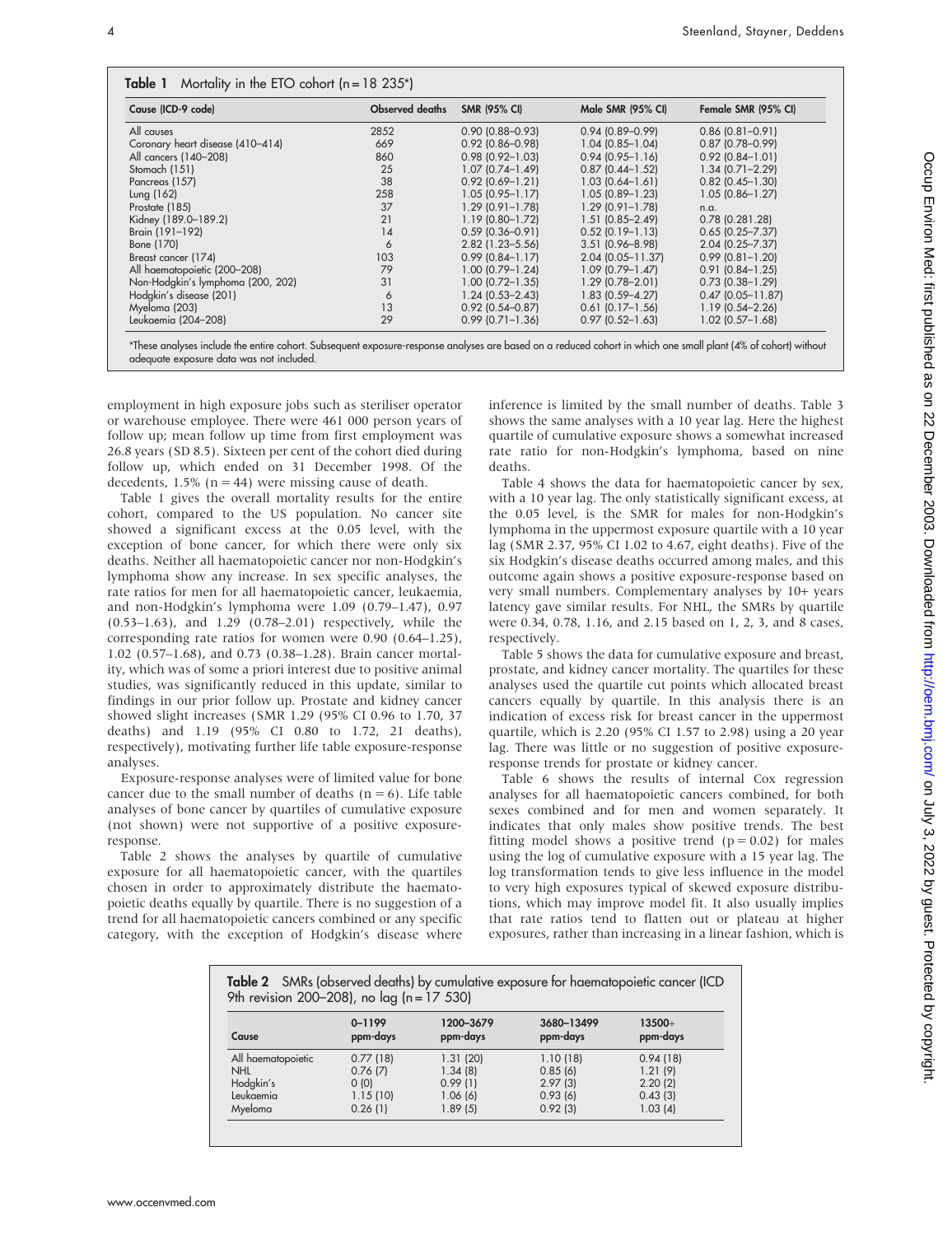| Cause              | 0 (lagged out) | $>$ 0–1199 ppm-days | 1200–3679 ppm-days | 3680–13499 ppm-days | $13500+$ ppm-days |
|--------------------|----------------|---------------------|--------------------|---------------------|-------------------|
| All haematopoietic | 0.72(9)        | 0.88(18)            | 1.16(15)           | 1.08(16)            | 1.04(16)          |
| <b>NHL</b>         | 1.31(5)        | 0.71(6)             | 1.13(6)            | 0.66(4)             | 1.47(9)           |
| Hodgkin's          | 0.41(1)        | (0)                 | 1.75(1)            | 3.57(2)             | 3.77(2)           |
| Leukaemia          | 0.40(2)        | 1.35(10)            | 0.85(4)            | 1.33(7)             | 0.36(2)           |
| Myeloma            | 1.36 (1)       | 3.65(2)             | 2.44(4)            | 1.03(3)             | 0.92(3)           |

Table 4 SMRs (observed deaths) by cumulative exposure, for haematopoietic cancer mortality, by sex, 10 year lag

| Cause                | 0 (lagged out) | $>$ 0–1199 ppm-days | 1200–3679 ppm-days | 3680-13499 ppm-days | $13500+$ ppm-days |
|----------------------|----------------|---------------------|--------------------|---------------------|-------------------|
| Males $(n = 7645)$   |                |                     |                    |                     |                   |
| All haematopoietic   | 1.15(7)        | 0.63(5)             | 0.87(5)            | 1.10(7)             | 1.46 (13)         |
| <b>NHL</b>           | 2.09(4)        | 0.61(2)             | 0.88(2)            | 0.79(2)             | $2.37*$ (8)       |
| Hodgkin's            | 1.07(1)        | O(0)                | 3.44(1)            | 3.44(1)             | 5.71(2)           |
| Leukaemia            | 0.41(1)        | 1.01(3)             | 0.0(0)             | 1.70(4)             | 0.60(2)           |
| Myeloma              | 1.56(1)        | O(0)                | 1.94(2)            | O(0)                | 0.54(1)           |
| Females $(n = 9885)$ |                |                     |                    |                     |                   |
| All haematopoietic   | 0.31(2)        | $1.04$ 13)          | 1.38(10)           | 1.06(9)             | 0.46(3)           |
| <b>NHL</b>           | 1.88(1)        | 0.78(4)             | 1.32(4)            | 0.56(2)             | 0.37(1)           |
| Hodgkin's            | 0(0)           | O(0)                | O(0)               | 3.70(1)             | 0/0               |
| Leukaemia            | 0.49(1)        | 1.57(7)             | 1.56(4)            | 1.02(3)             | O(0)              |
| Myeloma              | 0(0)           | 0.85(2)             | 1.42(2)            | 1.76(3)             | 1.43(2)           |

Table 5 SMRs (observed deaths) by cumulative exposure, for breast cancer, prostate cancer, and kidney cancer, no lag and 20 year lag

| Cause                                  | 0 (lagged out) | $>$ 0–646 ppm-days | 647–2779 ppm-days | 2780–12321 ppm-days | $12322+$ ppm-days |
|----------------------------------------|----------------|--------------------|-------------------|---------------------|-------------------|
| Breast-no lag (females only)           |                | 1.00(26)           | 0.85(24)          | 0.92(26)            | 1.27(26)          |
| Prostate-no lag                        |                | 1.74(6)            | 1.47(8)           | 0.77(5)             | 1.33(15)          |
| Kidney-no lag                          |                | 0.88(3)            | 0.74(3)           | 1.36 (6)            | 1.06(5)           |
| $Breat - 20$ year $lag$ (females only) | 0.80(42)       | 1.05(17)           | 1.01(15)          | 1.15(15)            | $2.07*$ (13)      |
| Prostate-20 year lag                   | 1.08(8)        | 1.43(5)            | 1.44(6)           | 1.75 (8)            | 1.00(7)           |
| Kidney-20 year lag                     | 0.70(2)        | 0.28(1)            | 1.62(6)           | 2.11(8)             | 0.99(5)           |
| *95% CI 1.10 to 3.54.                  |                |                    |                   |                     |                   |

apparent in our own data here for males. Categorical analyses by quartile for males indicated that all three upper quartiles were increased compared to the lowest category. Categorical analyses using cumulative exposure with a 15 year lag shows a more monotonically increasing trend.

Although not shown, models using duration of exposure, peak exposure, and average exposure did not predict haematopoietic cancer as well as models using cumulative exposure.

Table 7 shows result for lymphoid tumours. There is a positive trend for lymphoid tumours (non-Hodgkin's lymphoma, myeloma, and lymphocytic leukaemia) with cumulative exposure for both sexes combined ( $p = 0.08$ ), which was again concentrated in for males ( $p = 0.06$  for cumulative exposure and  $p = 0.02$  for log cumulative exposure, 15 year lag, the latter being the best fitting model). Although not shown, models using duration of exposure, peak exposure, and average exposure did not predict haematopoietic cancer as well as models using cumulative exposure.

Additional analyses (not shown) were conducted using a more restricted definition of lymphoid tumours (non-Hodgkin's lymphoma and lymphocytic leukaemia,  $n = 40$ , 23 male and 17 female deaths) to conform to our earlier analysis of this cohort.10 The coefficient for cumulative exposure with no lag was  $5.6 \times 10^{-6}$  (SE  $2.3 \times 10^{-6}$ , p = 0.04, based on change in likelihood), decreased from  $9.0\times10^{-6}$  in our earlier follow up which ended in 1987. ETO exposure levels dropped sharply in the 1980s following reports of leukaemia, and this may have contributed to decreased haematopoietic cancer after 1987.

Additional regression analyses, not shown, were restricted to the period following 1987, the end of the prior follow up. In these post-1987 analyses there were no significant positive trends for all haematopoietic cancer  $(n = 41)$ , male haematopoietic cancer ( $n = 13$ ), lymphoid cancers ( $n = 31$ ), or male lymphoid cancers ( $n = 10$ ). The analyses restricted to males did show a suggestion of increased haematopoietic cancer, but analyses were limited by small numbers. The coefficient for male haematopoietic cancer for log cumulative exposure with a 15 year lag was 0.11 (SE 0.12,  $p = 0.35$ ), about the same value as that for the entire follow up period (table 7).

Additional analyses (not shown) were conducted for Hodgkin's disease, based on only six deaths. A positive trend  $(p = 0.08)$  was found for the log of cumulative exposure with a lag of 10 years, for both sexes combined. This excess also was concentrated in males (five of six deaths).

Table 8 gives the results for internal Cox regression analyses for breast cancer. The best model using a continuous exposure variable was that using the log of cumulative exposure with a 20 year lag ( $p = 0.01$ ). Cumulative exposure itself did not show a strong trend  $(p = 0.16)$ . Categorical analysis of lagged data (20 year lag) showed an increased rate in the highest quartile (3.13, 95% CI 1.42 to 6.92).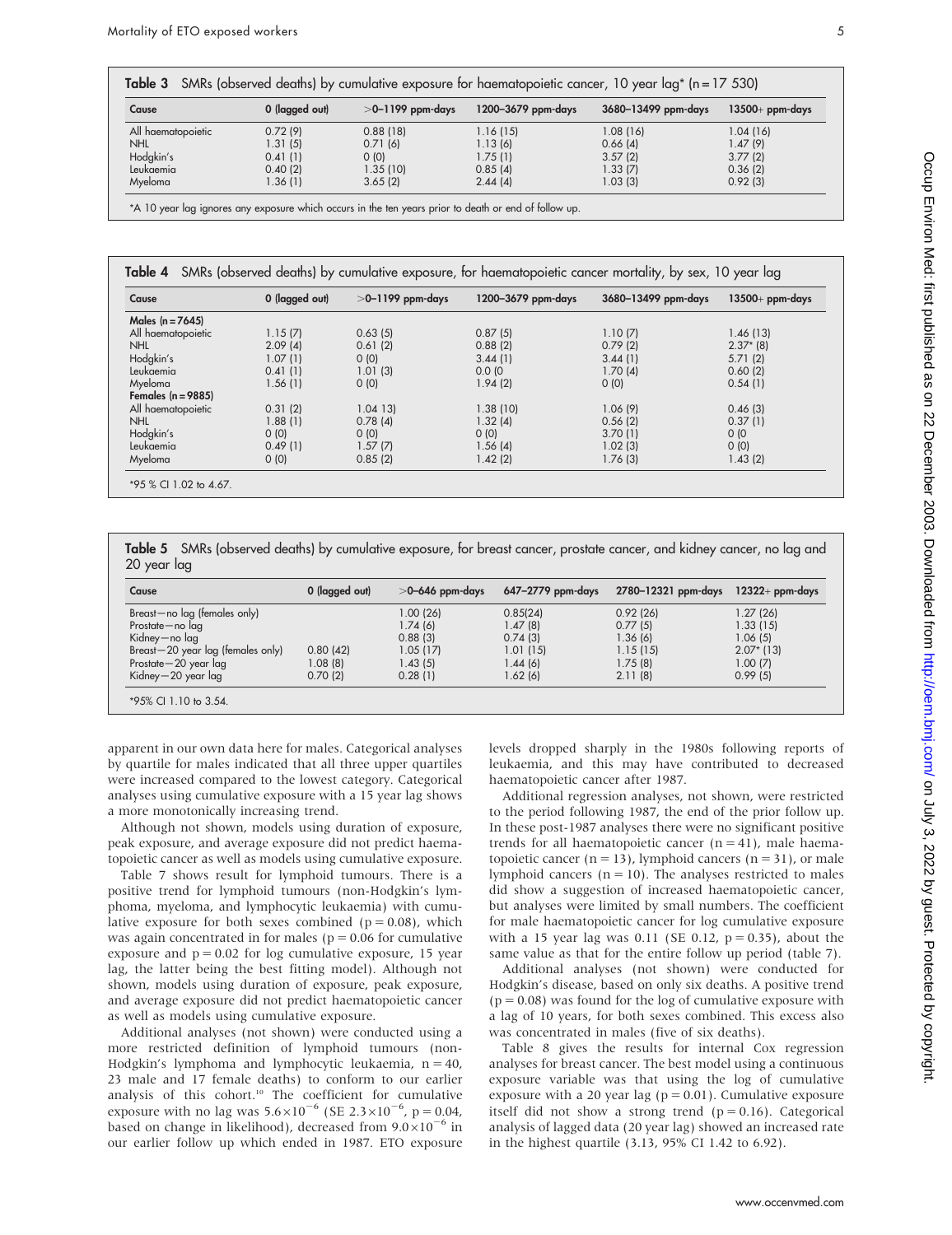| Table 6 Cox regression* results for all haematopoietic cancer mortality |                                                  |                                                |                                                                                  |
|-------------------------------------------------------------------------|--------------------------------------------------|------------------------------------------------|----------------------------------------------------------------------------------|
| Analysis, exposure variable                                             | Model likelihood, df, p valuet                   | Coefficient (SE)                               | Odds ratios by category#                                                         |
| Both sexes, cumulative exposure<br>Males, cumulative exposure           | 1.62, 1 df, $p = 0.20$<br>2.45, 1 df, $p = 0.12$ | 0.0000033 (0.0000023)<br>0.0000040 (0.0000022) |                                                                                  |
| Males, categorical cumulative<br>exposure                               | 2.53, 3 df, $p = 0.46$                           | n <sub>a</sub>                                 | 1.00, 2.07 (0.67-6.41), 2.02 (0.68-5.98),<br>2.06 (0.72-5.91)                    |
| Females, cumulative exposure                                            | $0.87$ , 1 df, p = $0.34$                        | $-0.000011(0.000014)$                          |                                                                                  |
| Females, categorical cumulative<br>exposure                             | $3.78$ , $3 df$ , $p = 0.29$                     | n <sub>a</sub>                                 | 1.00, 1.51 (0.69-3.34), 0.93 (0.38-2.30),<br>$0.52$ (0.16-1.66)                  |
| Males, log cumulative exposure,<br>15 year lag                          | 5.29, 1 df, $p = 0.02$                           | 0.119(0.052)                                   |                                                                                  |
| Males, categorical cumulative<br>exposure, 15 year lag                  | 6.81, $df = 4 p = 0.15$                          | nq                                             | 1.00, 1.23 (0.32-4.73), 2.52 (0.69-9.22),<br>3.13 (0.95-10.37, 3.42 (1.09-10.73) |

\*Cases and controls matched on age, race (white/non-white), date of birth within five years, 74 cases (37 male, 37 female).

-Model likelihood is difference in 22 log likelihoods between model with and without covariates; the only covariate in these models was exposure, so the p value of the model serves as a test of significance of the exposure coefficient, and as a test of exposure-response trend.

`Categories for cumulative exposure are the same as in tables 2–5.

|                                                                                                       | Model likelihood, df,                           |                        |                                                                                         |
|-------------------------------------------------------------------------------------------------------|-------------------------------------------------|------------------------|-----------------------------------------------------------------------------------------|
| Analysis, exposure variable                                                                           | p valuet                                        | Coefficient (SE)       | Odds ratios by category#                                                                |
| Both sexes, cumulative exposure                                                                       | $3.16$ , 1 df, p= $0.08$                        | 0.0000046 (0.0000022)  | nq                                                                                      |
| Males, cumulative exposure                                                                            | 3.62 1 df, $p = 0.06$                           | 0.0000050 (0.0000022)  | nq                                                                                      |
| Males, categorical cumulative exposure                                                                | 2.43, 3 df, $p = 0.49$                          | nq                     | 1.00, 2.45 (0.61-9.92, 1.85 (0.46-7.48),<br>2.44 (0.67-8.87)                            |
| Females, cumulative exposure                                                                          | 0.08, 1 df, $p = 0.78$                          | $-0.0000034(0.000012)$ | n <sub>a</sub>                                                                          |
| Females, categorical, cumulative exposure                                                             | 2.81, 3 df, $p = 0.42$                          | nq                     | 1.00, 2.05 (0.76-5.56), 1.25 (0.40-3.76),<br>$0.87(0.24 - 3.10)$                        |
| Males, log cumulative exposure, 15 year lag<br>Males, categorical cumulative exposure,<br>15 year lag | 5.39, 1df, $p = 0.02$<br>6.62, 4 df, $p = 0.13$ | 0.138(0.061)<br>nq     | na<br>1.00, 0.90 (0.16–5.24), 2.89 (0.65–12.86)<br>2.74 (0.65-11.55), 3.76 (1.03-13.64) |

\*Lymphoid cell line tumours include NHL, myeloma, and lymphocytic leukaemia (ICD 9th revision codes 200, 202, 203, 204 (53 cases, 27 male, 26 female). Cox regression, cases and controls matched on age, race (white/non-white), date of birth within five years.

-Model likelihood is difference in 22 log likelihoods between model with and without covariates; the only covariate in these models was exposure, so the p value of the model serves as a test of significance of the exposure coefficient, and as a test of exposure-response trend.

`Categories for cumulative exposure are the same as in tables 2–5.

| Analysis, exposure variable                                                          | Model likelihood, df,<br>p valuet | Coefficient (SE)         | Odds ratios by category#                                                                        |
|--------------------------------------------------------------------------------------|-----------------------------------|--------------------------|-------------------------------------------------------------------------------------------------|
| Cumulative exposure                                                                  | 0.88, 1 df, $p = 0.34$            | 0.0000049<br>(0.0000048) | na                                                                                              |
| Log cumulative exposure,<br>20 year lag                                              | 5.69, 1df, $p = .01$              | 0.084(0.035)             | na                                                                                              |
| Categorical cumulative exposure $8.69$ , 4 df, p=0.07<br>lagged 20 years (quartiles) |                                   | na                       | 1.00, 1.76 (0.91-3.43), 1.77<br>$(0.88 - 3.56)$ , 1.97 $(0.94 - 4.06)$ ,<br>$3.13(1.42 - 6.92)$ |

covariate in these models was exposure, so the p value of the model serves as a test of significance of the exposure coefficient, and as a test of exposure-response trend.

`Categories for cumulative exposure are the same as in table 6.

#### **DISCUSSION**

We have now updated mortality follow up for the large NIOSH cohort of 18 000 workers exposed to ethylene oxide, adding 11 more years of follow up and more than doubling the number of deaths. There was no evidence of cancer excesses in exposed versus non-exposed comparisons, with the exception of bone cancer. The healthy worker effect has diminished (all cause mortality was up to an SMR of 0.90 from the prior SMR of 0.81), as would be expected with increased follow up. The healthy worker effect would seem an unlikely explanation for the lack of cancer excesses in the exposed versus non-exposed comparisons.

There was a significant excess of bone cancer compared to the US population, based on only six deaths, but this excess did not show an increase with increasing exposure. There is some supporting animal evidence in that mice injected subcutaneously developed local sarcomas,<sup>2</sup> which share the mesenchymal cell origin of bone tumours. However, due the small number of bone cancer deaths, and the lack of exposure-response, no conclusions can be drawn from this excess. No other cancer site was in excess in the cohort.

Regarding haematopoietic cancer, we did not find an overall excess of haematopoietic cancer or any specific type of haematopoietic cancer. However, we did find statistically